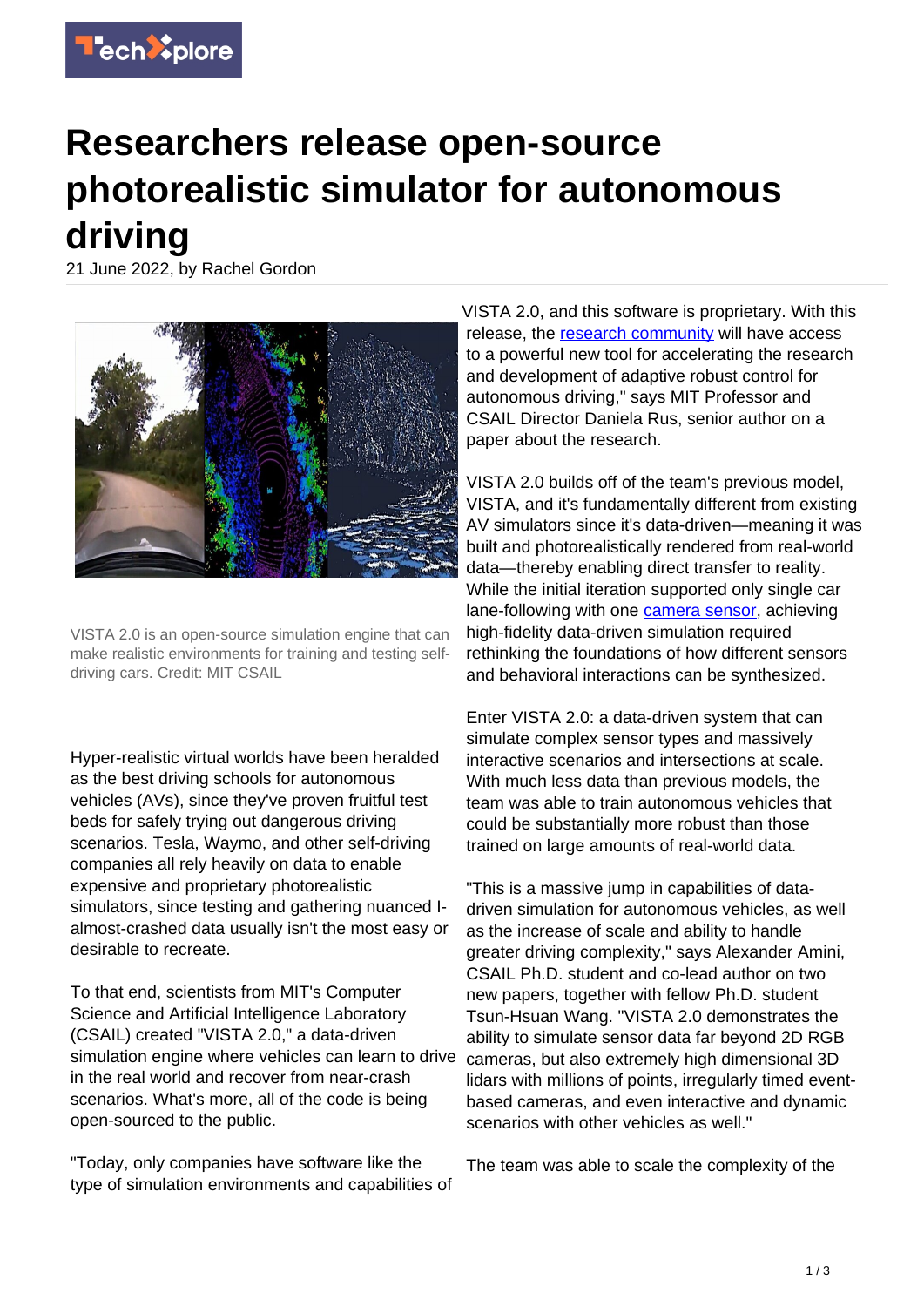

interactive driving tasks for things like overtaking, following, and negotiating, including multiagent scenarios in highly photorealistic environments.

Training AI models for autonomous vehicles involves hard-to-secure fodder of different varieties of edge cases and strange, dangerous scenarios, because most of our data (thankfully) is just run-ofthe-mill, day-to-day driving. Logically, we can't just crash into other cars just to teach a [neural network](https://techxplore.com/tags/neural+network/) how to not crash into other cars.

Recently, there's been a shift away from more classic, human-designed simulation environments to those built up from real-world data. The latter have immense photorealism, but the former can easily model virtual cameras and lidars. With this [paradigm shift](https://techxplore.com/tags/paradigm+shift/), a key question has emerged: Can the richness and complexity of all of the sensors that autonomous vehicles need, such as lidar and event-based cameras that are more sparse, accurately be synthesized?

Lidar sensor data is much harder to interpret in a data-driven world—you're effectively trying to generate brand-new 3D point clouds with millions of points, only from sparse views of the world. To synthesize 3D lidar point clouds, the team used the data that the car collected, projected it into a 3D space coming from the lidar data, and then let a new virtual vehicle drive around locally from where that original vehicle was. Finally, they projected all of that [sensory information](https://techxplore.com/tags/sensory+information/) back into the frame of view of this new virtual [vehicle,](https://techxplore.com/tags/vehicle/) with the help of neural networks.

Together with the simulation of event-based cameras, which operate at speeds greater than thousands of events per second, the simulator was capable of not only simulating this multimodal information, but also doing so all in real time—making it possible to train neural nets offline, but also test online on the car in augmented reality setups for safe evaluations. "The question of if multisensor simulation at this scale of complexity and photorealism was possible in the realm of data- [VISTA 2.0: An Open, Data-driven Simulator for](https://arxiv.org/pdf/2111.12083.pdf) driven simulation was very much an open question," says Amini.

With that, the driving school becomes a party. In

the simulation, you can move around, have different types of controllers, simulate different types of events, create interactive scenarios, and just drop in brand new vehicles that weren't even in the original data. They tested for lane following, lane turning, car following, and more dicey scenarios like static and dynamic overtaking (seeing obstacles and moving around so you don't collide). With the multi-agency, both real and simulated agents interact, and new agents can be dropped into the scene and controlled any which way.

Taking their full-scale car out into the "wild"—a.k.a. Devens, Massachusetts—the team saw immediate transferability of results, with both failures and successes. They were also able to demonstrate the bodacious, magic word of self-driving car models: "robust." They showed that AVs, trained entirely in VISTA 2.0, were so robust in the real world that they could handle that elusive tail of challenging failures.

Now, one guardrail humans rely on that can't yet be simulated is human emotion. It's the friendly wave, nod, or blinker switch of acknowledgement, which are the type of nuances the team wants to implement in future work.

"The central algorithm of this research is how we can take a dataset and build a completely synthetic world for learning and autonomy," says Amini. "It's a platform that I believe one day could extend in many different axes across robotics. Not just [autonomous driving](https://techxplore.com/tags/autonomous+driving/), but many areas that rely on vision and complex behaviors. We're excited to release VISTA 2.0 to help enable the community to collect their own datasets and convert them into virtual worlds where they can directly simulate their own virtual autonomous vehicles, drive around these virtual terrains, train [autonomous vehicles](https://techxplore.com/tags/autonomous+vehicles/) in these worlds, and then can directly transfer them to full-sized, real self-driving cars."

## **More information:** [VISTA 2.0](https://vista.csail.mit.edu/)

[Multimodal Sensing and Policy Learning for](https://arxiv.org/pdf/2111.12083.pdf) [Autonomous Vehicles,](https://arxiv.org/pdf/2111.12083.pdf) arXiv:2111.12083v1 [cs.RO]. [arxiv.org/abs/2111.12083](https://arxiv.org/abs/2111.12083)